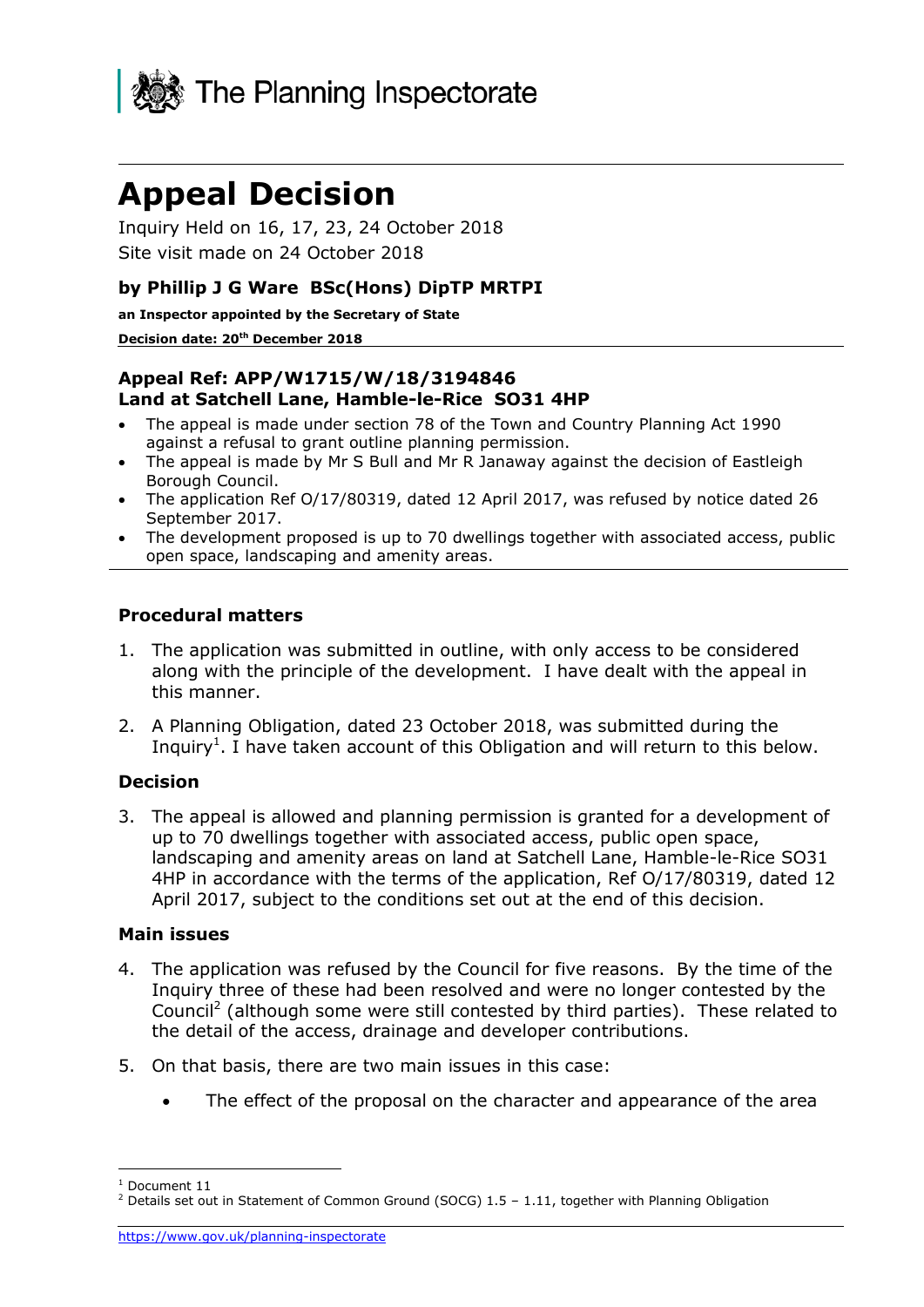Whether the appeal site is sustainable in locational terms, having regard to the proximity of and accessibility to local services and facilities

#### **Reasons**

#### *The site and the proposal*

- 6. The appeal site is located on the inside edge of a curve in Satchell Lane, which is bounded by mature trees on either side. It is a grazing field around 3.6 hectares in extent. It slopes gently from the north-west corner to the eastern edge, where the land abuts the rear boundaries of properties fronting Satchell Lane. These rear boundaries are marked by a combination of hedgerows, timber fences and wire fences. To the west of the site, beyond a public footpath bounded by a sporadic hedge, is a large disused area of land which was once Hamble Airfield<sup>3</sup>.
- 7. The main part of Hamble-le-Rice lies to the south of the appeal site, with the railway station and educational and recreational facilities to the northwest. These are on the main road into the settlement from the M27 and the north.
- 8. The vehicle access would be in the north-eastern part of the site, onto Satchell Lane. The proposal is for up to 70 dwellings, with up to 35% affordable dwellings.
- 9. The site is within the 5.6 km buffer zone of the Solent and Southampton Special Protection Area and other designated areas.

# *Planning policy background and weight*

- 10. The development plan includes the Eastleigh Local Plan Review 2001-2011 (LPR), adopted in 2006. All the policies relevant to this appeal were saved by the Secretary of State in 2008.
- 11. The site is outside, but directly adjacent to, the settlement boundary of Hamble-le-Rice as defined in the LPR. It is therefore in the countryside in policy terms. The key policy arising from this is LPR 1.CO (development outside settlement boundaries), which provides that planning permission will not be granted for development in the countryside unless it meets at least one of four criteria – none of which are argued in this case. There are also other LPR policies (18.CO, 20.CO and 59.BE) which follow on from the identification of the site outside settlement boundaries, and are essentially parasitic on LPR policy 1.CO.
- 12. The question of the weight to be accorded to these policies was the subject of considerable discussion at the Inquiry, and various potential reasons why the plan might be regarded as out of date and/or the policies might be accorded reduced weight were discussed. I can deal with a number of these matters briefly.
- 13. It is clear that the plan is not out of date simply because of its age (adopted some 12 years ago), nor because it predates even the first version of the National Planning Policy Framework (the Framework) 2012, nor because it made provision only until 2011. Nor, in the current situation where the parties

j  $3$  This is safeguarded for mineral extraction – as is the appeal site – in the Hampshire Minerals and Waste Plan (2013). No objection has been raised to the proposal on this basis.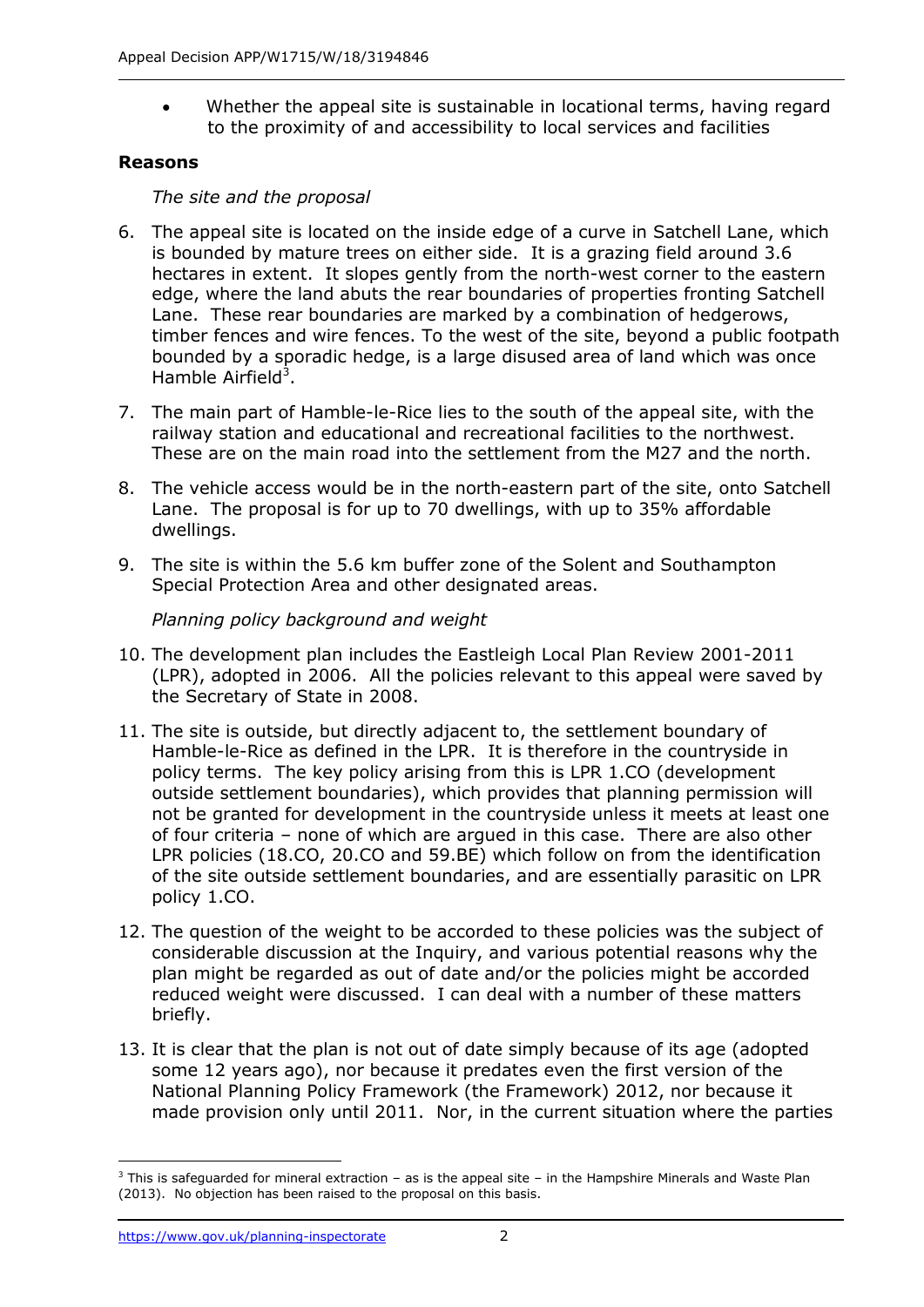agree that there is a five year housing land supply, does that indicate any reduced weight to the policies.

- 14. What is important is the degree of consistency of a particular policy or policies with the 2018 Framework. This will depend on the specific terms of the policy/ies and of the corresponding parts of the Framework when both are read in their full context.
- 15. The approach of LPR policy 1.CO. is clearly aimed at restricting development outside the urban edge unless certain criteria are met. These deal with agricultural and similar development where a countryside location is required, some outdoor recreational uses, some public services and developments meeting other policies in the plan.
- 16. LPR policy 1.CO (and related policies) does not impose blanket protection in the countryside. However the approach clearly lacks the flexible and balanced approach towards the issue enshrined in the Framework. On that basis the policies should be accorded reduced weight.
- 17. The question of the extent to which the weight should be reduced was canvassed at the Inquiry. Appeal decisions at various locations within the area were discussed<sup>4</sup>, but I am conscious that I do not know what evidence or arguments were advanced in those cases. Similarly a range of appeal decisions from elsewhere were considered, although these are of less relevance as the policy situation and the details of particular cases could be significantly different.
- 18. As stated above the fact that the authority can clearly demonstrate a five year housing land supply is not relevant to the weight which should be accorded to development plan policies. However when considering the currency of a policy, it is relevant to have regard to the record of how it has been applied. In this case the Council has achieved the current supply position in part by greenfield planning permissions outside settlement boundaries – in some cases on sites which were within Strategic Gaps (an additional policy objection which does not apply in this case). I do not criticise the authority for any of these decisions but it is reasonable to infer that, in those cases, the Council either considered that the settlement boundary carried reduced weight or that the policy harm was outweighed by other considerations.
- 19. In assessing the weight to be given to the settlement boundary and related policies the appellant accepted that a range from considerable/significant to full weight had been attributed in other cases. In this case, I find that although LPR policy 1.CO (and related policies) do not apply a blanket prohibition on development in the countryside they are out of step with national policy. I therefore attribute limited weight to the countryside policies.
- 20. Finally the emerging Eastleigh Borough Local Plan 2016-2036 has been the subject of public consultation, and adoption is hoped for in mid-2019. At this stage a number of the draft housing allocations are proposed outside the LPR

-

 $4$  Land off Bubb Land (APP/W1715/W/16/3153928), Land adjacent to The Mazells (APP/W1715/W/17/3173253), Land south of Mallards Road (APP/W1715/W/16/3156702), and Land adjacent to the Roll Call (APP/W1715/W/18/3194697)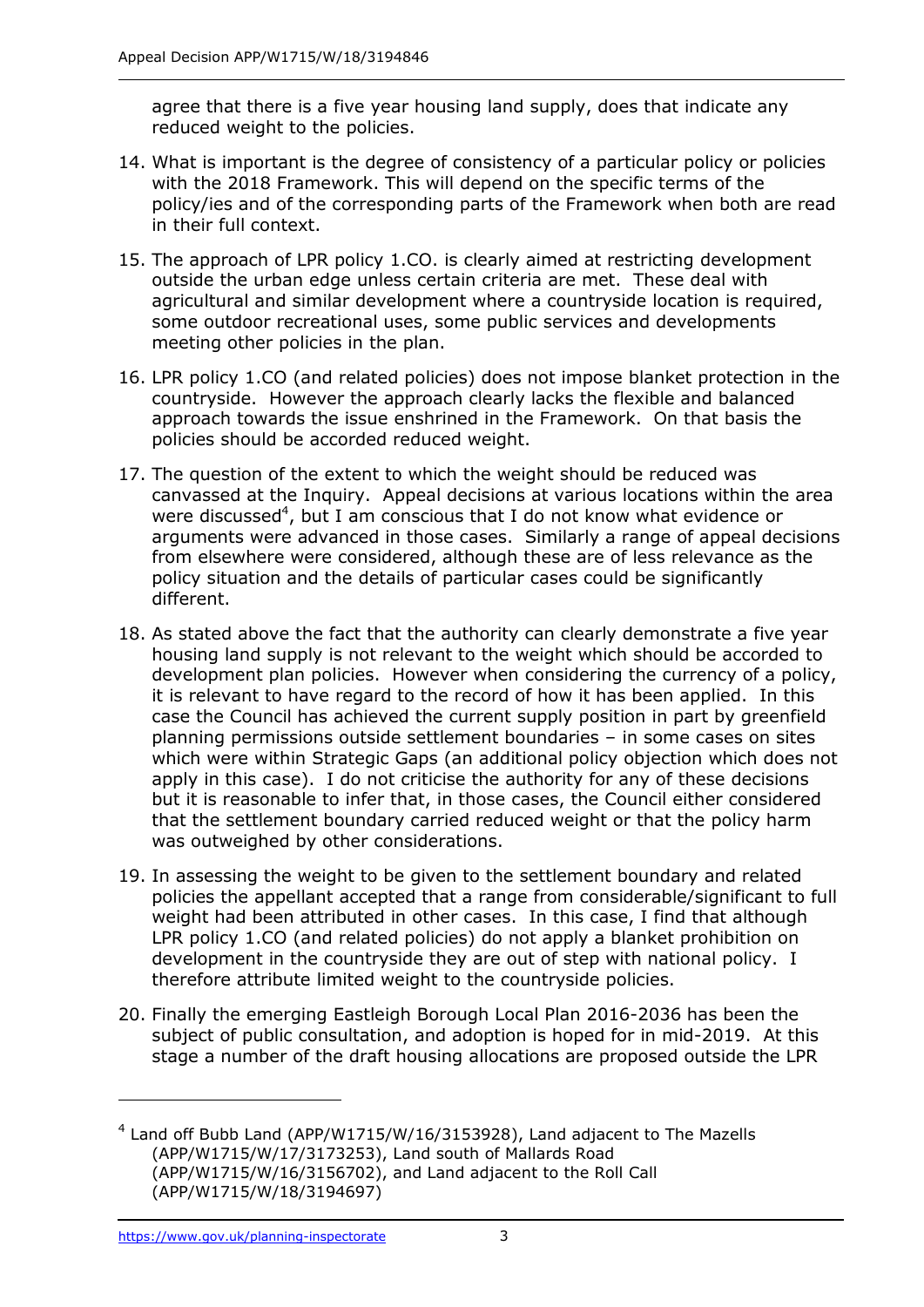settlement boundaries. However given the stage which the plan has reached it can be accorded only limited weight – as agreed by the parties.

*The effect on the character and appearance of the area*

- 21. The site, as described in summary above, is within the South Hampshire Lowlands National Character Area which is described as a low lying plain between the chalk hills and Southampton Water. It is a gently undulating lowland river landscape which supports pasture in small to medium sized fields, bounded by agriculturally managed hedgerows. The coastal plain, in which the appeal site lies, is described as being more open. In the County Council's Integrated Character Assessment (2012) references are made to the valley landform. In the more local Landscape Character Assessment (2011) for the Borough the site is within the 'Hound Plain' area which is a gently domed landform falling towards the coast and the wooded valleys.
- 22. These general descriptions accurately portray the wider area around the appeal site, but in more detail the site is strongly influenced by the proximity of the existing settlement. This can be appreciated as the site slopes gently down from the edge of the airfield plateau.
- 23. The parties agree that the landscape character of the wider area would not be materially affected. There is agreement that this is an "ordinary" landscape of "medium quality" – albeit not an unattractive one. It is also agreed that this is not a 'valued landscape' in terms of paragraph 170 of the Framework. I have no reason to disagree with the views of the parties.
- 24. Of considerable significance is the Council's own 2018 study which identified the site as being within an area having low sensitivity to residential development. This was defined as meaning that " development may be more easily accommodated without significant negative landscape or visual impact, with limited mitigation".
- 25. The site is well contained from the wider area by virtue of the existing trees and development along the eastern boundary. As I saw from my site visit it would be partially visible in long distance views from the public footpath along the eastern bank of the River Hamble. However this is a considerable distance away and it is hard to even identify the site from that direction. Closer to the site the properties which bound the land to the east and south east have variable views from rear windows and gardens, although some of these are filtered by the intervening vegetation. There are limited views of the site from the road itself, and clear views from the footpath which runs along the western side of the site.
- 26. Clearly the change from an open field to a housing development, even allowing for landscaping and planting, would have a permanently urbanising effect and a consequent change in the appreciation of the immediate landscape. This would cause some limited harm to the existing landscape character, although this would also be the case in relation to any greenfield development proposal.
- 27. There was also an argument advanced by the Council that the site would extend the built up area as viewed from the road or the footpath, and some debate as to the current extent of the settlement in view of the particular nature of the development on the opposite side of the road. However, the precise location of the current built up area is not a matter on which the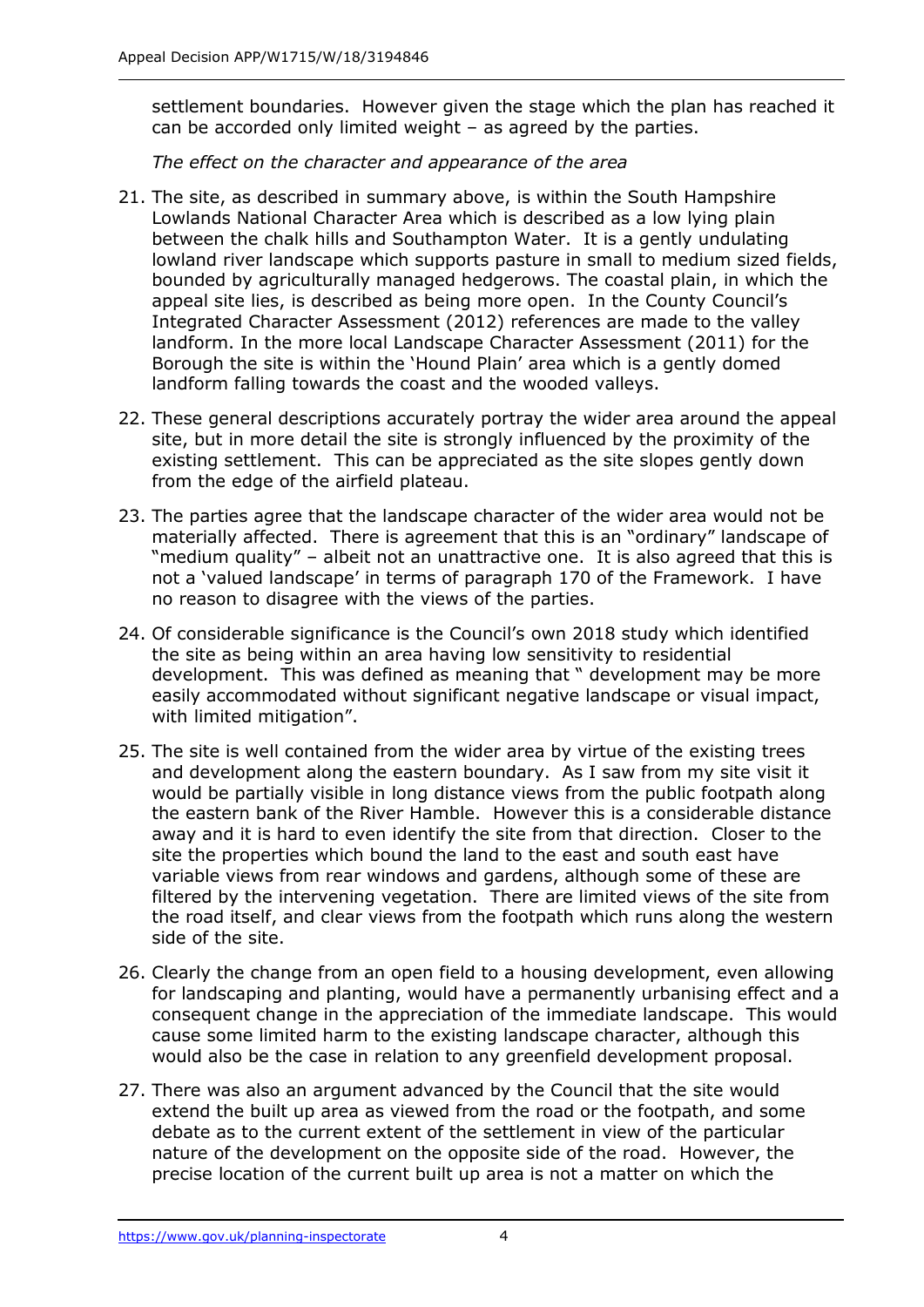decision should turn, as it is clear that the proposal would extend the settlement into what is currently open countryside.

- 28. The Council also criticised the proposal as being development in depth which, it was alleged, would be out of keeping with this part of the settlement. Although I appreciate that the houses backing onto the site are arranged in a linear form there are examples of development in depth elsewhere in the immediate area – particularly on the opposite side of Satchell Lane. The proposal would therefore not be out of keeping with the general form of development in this part of the settlement.
- 29. I fully appreciate that the outlook from some of the adjoining houses would be significantly changed, even with a potential set back of the new development to limit the effect. However that is not a matter, in either landscape terms or in relation to outlook, which is of overriding significance.
- 30. At the Inquiry the Council suggested that there is a value in the local landscape in its context as a route to and from the settlement. However this is not identified in any policy or guidance and the views of the site as one approaches the settlement are restricted by high banks and vegetation. Some parts of the wider area are identified by the Council as having a particular function of separating settlements and providing an open gap. The appeal site is not within such an area and does not perform a function in either this respect or as a gateway to the settlement.
- 31. Other decisions which were drawn to my attention have attributed a range of weights to the landscape consequences of development in greenfield locations. This variety is inevitable given the importance of the particular location of the site.
- 32. Overall, this is medium quality landscape area with a low sensitivity to residential development. The effect of the proposal would be appreciated only from close views. That said, the proposal would be in the countryside and would cause limited harm to the character and appearance of the area and conflict with the policies summarised above (which themselves have limited weight).

#### *Sustainability/accessibility*

- 33. Many of the facilities in the settlement are located to the south of the appeal site, around the centre of Hamble-le-Rice. However there are other services to the north including Hamble Secondary School, a health centre and the railway station. Due to the layout of the settlement, these facilities can also be accessed by a southerly loop, either through a housing estate or along the main road. However the shortest journey is northwards along Satchell Lane.
- 34. As clarified at the Inquiry, the Council's sole objection on sustainability/accessibility grounds focused on one point. That was whether accessibility by walking along the northerly route on Satchell Lane to Hamble Secondary School, the health centre and other facilities was safe and acceptable. There was no objection related to accessibility to these facilities by other means of transport, most particularly cycling, or access to other employment, leisure, retail, social or primary school provision. In addition the railway station was accepted to be within acceptable walking and cycling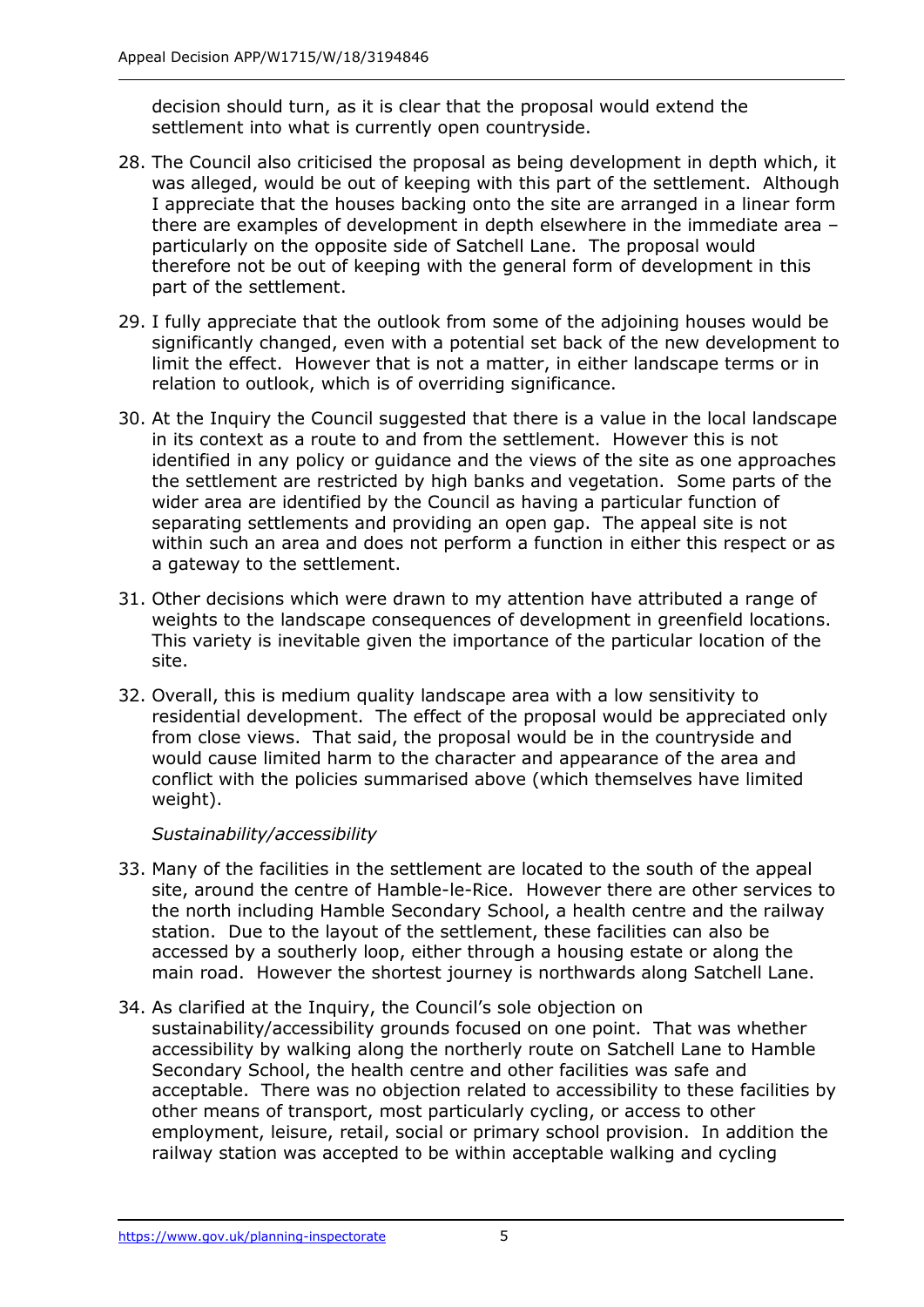distance along the southerly route. The appellant's evidence on these matters was not challenged.

- 35. The first matter to be decided is whether the northerly route is acceptable for those walking to school and other facilities. The appellant's expert evidence is that the route is already used by a limited number of children, that the proposal would generate few additional walking trips and that there is no record of pedestrian/vehicle accidents along the northern route over the past five years. None of these matters was contested by the Council, and I have no reason to disagree.
- 36. However the appellant's position was that the northern route was a safe walking route for those choosing to walk to the northern facilities. I have to disagree with that position. I walked the route, in both directions, on two occasions – once before the Inquiry and once at the conclusion of my formal site visit. The first visit was undertaken as dusk was falling. The road is unlit, possesses no footpaths for most of the route, and includes a number of tight bends. In many places there are steep banks which limit the ability of pedestrians to avoid oncoming traffic.
- 37. The agreed fact that a few children use the northern route as a route to school does not indicate that this is desirable or that it should be relied on as part of the accessibility credentials of the appeal site. I also appreciate that there are no recorded accidents, but this may simply be a function of the very limited number of people using what I regard as an unsafe route.
- 38. If the use of the northern part of Satchell Lane as a safe walking route to the facilities, especially the school, were a policy requirement and there was no alternative, I might have a very different view on this issue. However there is no such policy requirement and, in any event, alternative modes of transport and walking routes exist.
- 39. There is no necessity to use the northern route as access to the school because the southern routes (possibly including a short cut through a housing area) is within a reasonable walking distance. The shortest of these is within the distance considered acceptable for secondary school children by the education authority. As a further alternative, a pedestrian could start along the southern route and then take a bus from the end of Satchell Lane for the remainder of the journey.
- 40. I am conscious that there is an informal walking route across the former airfield, leading indirectly to the school and other facilities. However I place no reliance on this route as it does not appear to be legally established and its continuation is therefore uncertain. This route, leaving aside its legality, is unsurfaced and unlit, and is therefore unattractive and unwelcoming in inclement weather and certainly during the hours of darkness.
- 41. The Council's position in closing was that anyone "..attending the secondary school, health centre or the railway station will either have to risk walking along the northern route…..or navigate fields and unauthorised footpaths, or go by car." However this omits the southern walking route(s), the part walking and part bus option, and the agreed acceptability of cycling by either route.
- 42. Overall, there is no policy requirement that a specific walking route should be acceptable, especially when other routes and transport modes exist. Although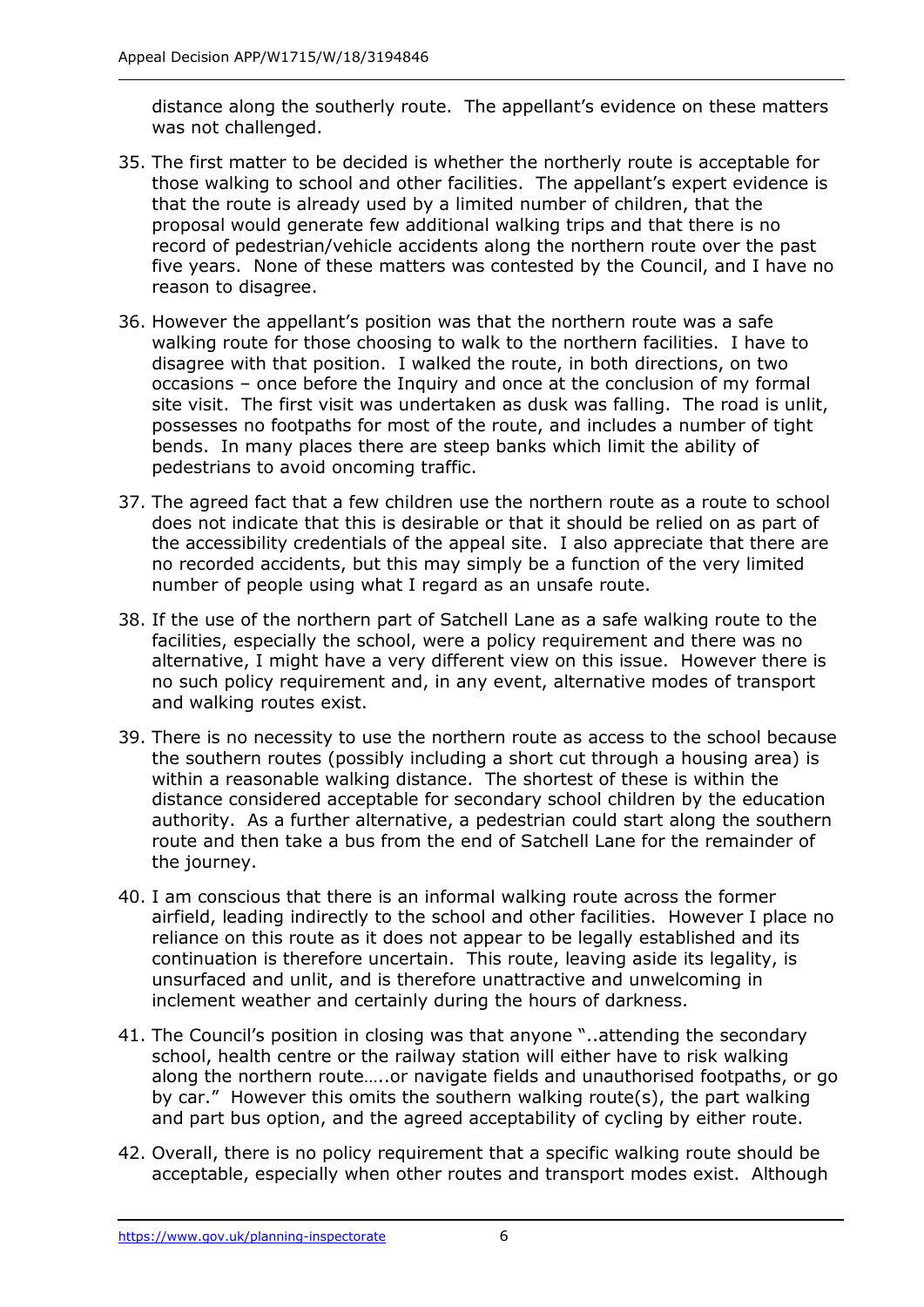I disagree with the appellant concerning the safety of the northern route for pedestrians, the appeal site is sustainable in locational terms having regard to the proximity of and accessibility to local services and facilities. It complies with policy LPR 100.T.

*Other matters – nature conservation*

- 43. There are overlapping European nature conservation designations around the River Hamble and the Solent Estuary to the east of the appeal site. These are the Solent Maritime SAC, Solent and Southampton water SPA and RAMSAR. They are saltmarsh and mudflat habitats which are important for a number of flora and fauna species including breeding and overwintering waterbirds.
- 44. Since the application was originally considered by the Council there has been a Court of Justice of the European Union (CJEU) judgement  $5$ . That requires the decision maker, when considering the effect that a proposal may have on a European Site, to consider mitigation within the Framework of an Appropriate Assessment (AA) rather than at the screening stage.
- 45. The appellant has provided a Habitats Regulations Assessment Technical Note<sup>6</sup> which builds on the material submitted with the Statement of Common Ground. The Council has agreed both these documents and provided an HRA Screening proforma.
- 46. Whilst the site is not within the designated areas, it is sufficiently close that the proposal has the potential to result in likely significant effects on the European sites, and accordingly an Appropriate Assessment is needed. The proposed mitigation measures which are included and detailed in the s106 Obligation are intended to avoid or reduce the effects. On that basis I consider that the proposed development will not have any adverse effect on the integrity of the European sites, either alone or in combination with other plans or projects drawn to my attention. In coming to this conclusion I have taken account of the CJEU judgement, the positive response from Natural England<sup>7</sup> and the comments provided by both the appellant and the Council.

*Other matters – housing land supply* 

47. The Council gave evidence as to how the authority has managed to achieve its current housing land supply position and the parties agreed that the Council can demonstrate a five year land supply. The Council's evidence was that there is a figure of 7.8 years, with the appellant evidencing a 7.2 year supply. Both parties agreed that there is no need to explore the reasons for this slight difference further. At the close of the Inquiry it was suggested by the Council that the figure is around 10 years on the basis of recently released data. However again there is no need to explore this further. Overall, despite the presence of significantly more than a five year supply, the provision of market and affordable housing weighs significantly in favour of the proposal, in the light of the national policy to significantly boost the supply of homes.

j <sup>5</sup> People over Wind and Sweetman v Coillte Teoranta ECLI:EU:C:2018:244

<sup>6</sup> Document 14

<sup>7</sup> Document 13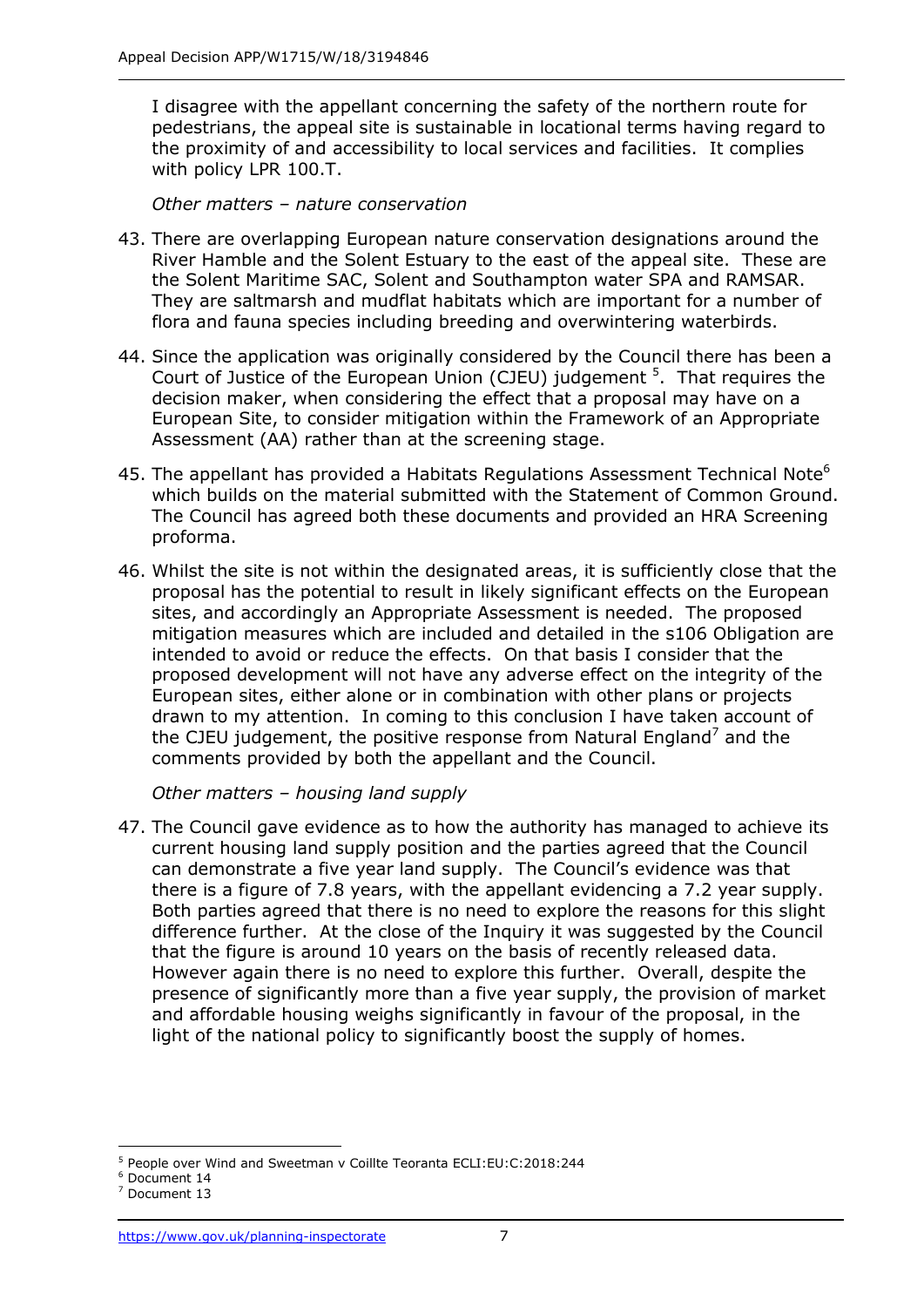#### *Conditions and planning obligation*

- 48. A range of conditions was discussed and agreed (without prejudice) at the Inquiry. I have made minor amendments in the interest of precision.
- 49. Given the outline nature of the proposal, a number of reserved and other matters need to be submitted for approval, in general accordance with the Development Concept Plan. The number of dwellings needs to be limited to accord with the application and the illustrative material, and the approved plans need to be identified to avoid confusion. In the interests of highway safety a condition is necessary to ensure the provision of the agreed sightlines.  $(1 - 6, 23 - 24)$
- 50. In the interests of the amenity of the area and the appearance of the development, landscaping and planting details need to be submitted for approval in line with the material already submitted. An Arboricultural Method Statement and other related matters are necessary to control the method of working and to protect existing trees. (7 - 12)
- 51. Both to minimise effects on the area and local residents, and in the light of the proximity of European sites, a Construction Method Statement and a Construction Environmental Management Plan need to be submitted for approval. (13)
- 52. Given the location of the site within and adjacent to an area of sand and gravel resource, conditions are needed to deal with material recovered incidentally from excavation work and with the relationship between the proposed development and the safeguarded site for mineral extraction at Hamble Airfield. (14 – 15)
- 53. Foul and surface water drainage need to be controlled in the interests of avoiding flooding and pollution.  $(16 - 17)$
- 54. To avoid and remove contamination in relation to human health, a condition is needed requiring an updated risk assessment and control over imported materials. (18)
- 55. A site-wide green infrastructure strategy and a mechanism for the protection of breeding birds is necessary for ecological reasons (19 – 20)
- 56. A written scheme of investigation and a programme of archaeological work is required so as to investigate any heritage assets. (21)
- 57. In the interests of environmental sustainability, details of energy efficiency and water consumption should be submitted for approval. All homes on the site should be constructed to Lifetime Homes Standard. (22, 25)
- 58. So as to promote sustainable modes of travel, a Travel Plan is necessary. (26)
- 59. There are two conditions which were put forward at the Inquiry which I have not imposed. The first would require a noise mitigation scheme to address the impact of traffic noise. However the reason put forward was to protect the amenities of the occupiers of nearby properties, which is not understood or justified. If the condition were intended to protect the amenity of future residents of the development, I have been provided with no evidence that future residents would be subject to any high noise levels, and the condition is unnecessary. The second condition would control plant and equipment giving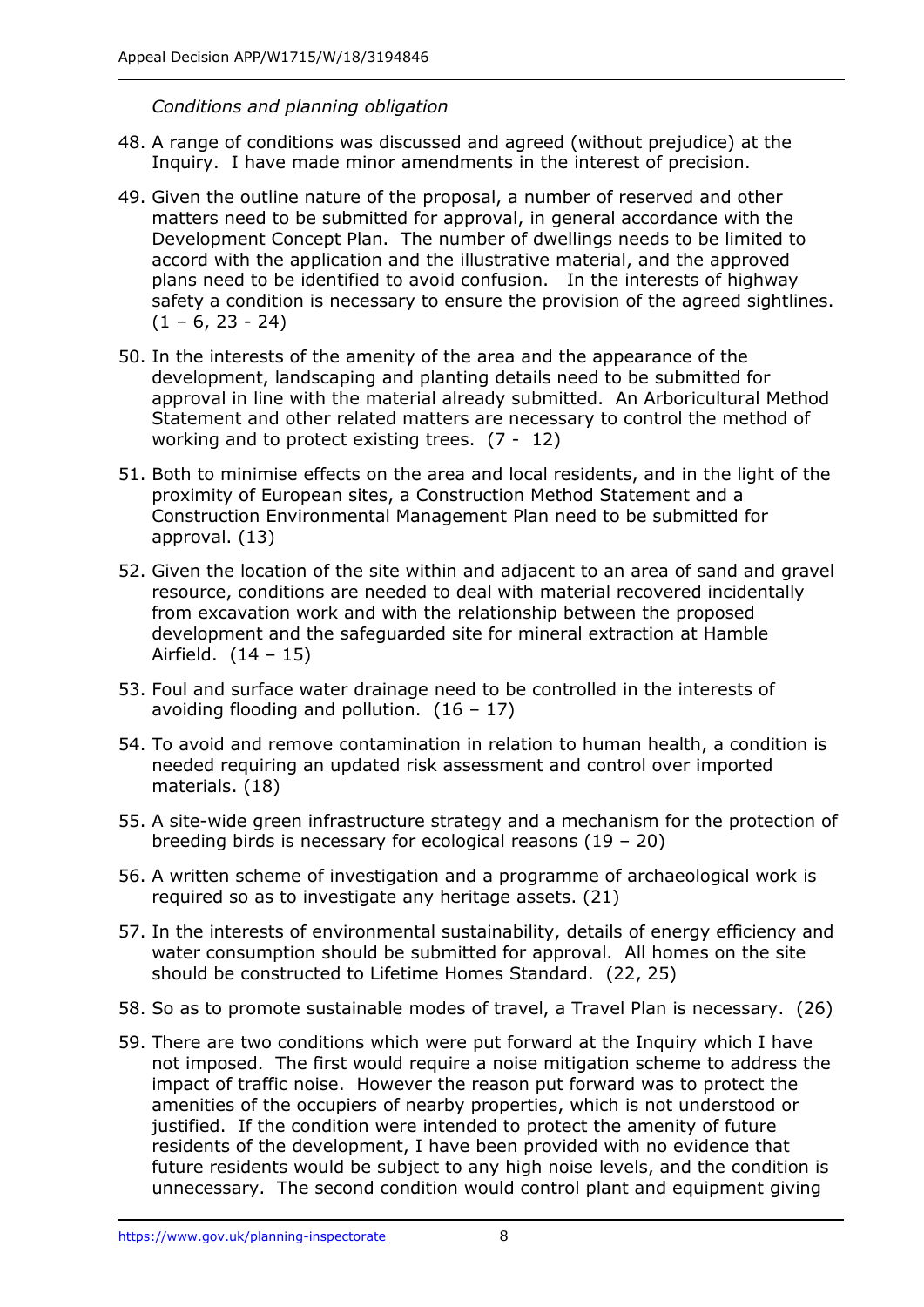rise to emissions. However no justification has been put forward and, in the context of a residential development, I do not consider this to be necessary.

- 60. The Planning Obligation, which is in unilateral form, makes a number of provisions, including:
	- Contributions to a range of matters including air quality monitoring, the Solent Disturbance Mitigation Project, footpath works, and education contributions
	- Affordable housing at no less than 35%
	- On-site open space and play areas
	- Arrangements for unallocated parking areas
- 61. The CIL Compliance Schedule $8$  sets out the detailed background and justification for each of the provisions in the Obligation in terms of their necessity, relationship with the appeal scheme, and their reasonableness. I have no reason to disagree with the Schedule in relation to any of these matters.
- 62. The provisions of the Obligation are directly related to the proposed development and are necessary to make the development acceptable in planning terms. Therefore, I consider that the Obligation meets the policy in paragraph 56 of the Framework and the tests in Regulation 122 of the Community Infrastructure Levy Regulations 2010. I have therefore given due weight to those provisions, especially related to affordable housing, which go beyond mitigation.

#### **Planning balance and conclusion**

- 63. Given that the proposal has been the subject of Appropriate Assessment the presumption in favour of sustainable development in paragraph 11 of the Framework does not apply. The appeal therefore falls to be considered on the basis of the s38(6) balance and the appeal should be determined in accordance with the development plan unless material considerations indicate otherwise.
- 64. As agreed by the Council, the economic and social benefits of the proposal are worthy of significant weight. Given the national objective of significantly boosting the supply of homes, the provision of market and especially affordable housing carries significant weight. I appreciate the Council's point that the economic benefits related to short term construction jobs, and the longer term boost to local spending power, could arise from any similar development. However that does not detract from the fact that this particular development offers these benefits, which I accord significant weight.
- 65. I have concluded that the proposal meets the relevant accessibility policy. However this matter is essentially neutral in the planning balance.
- 66. The key factor to be set against the benefits of the proposal is the conflict with the settlement boundary and related landscape policies. As set out above, I attach limited weight to these matters, and this harm is substantially outweighed by the benefits of the proposal.

<sup>-</sup><sup>8</sup> Document 12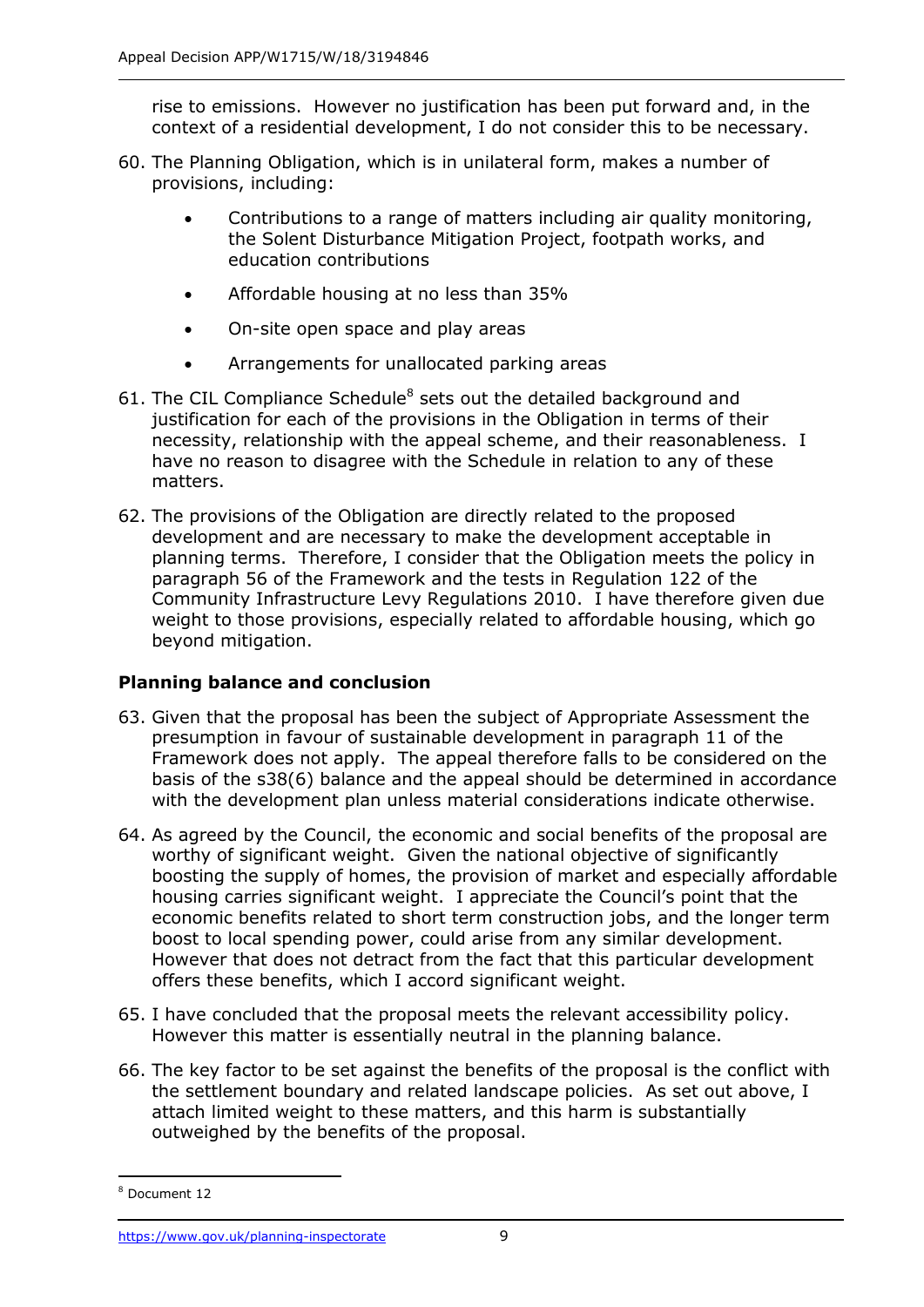67. For the reasons given above I conclude that the appeal should be allowed.

*P. J. G. Ware*

Inspector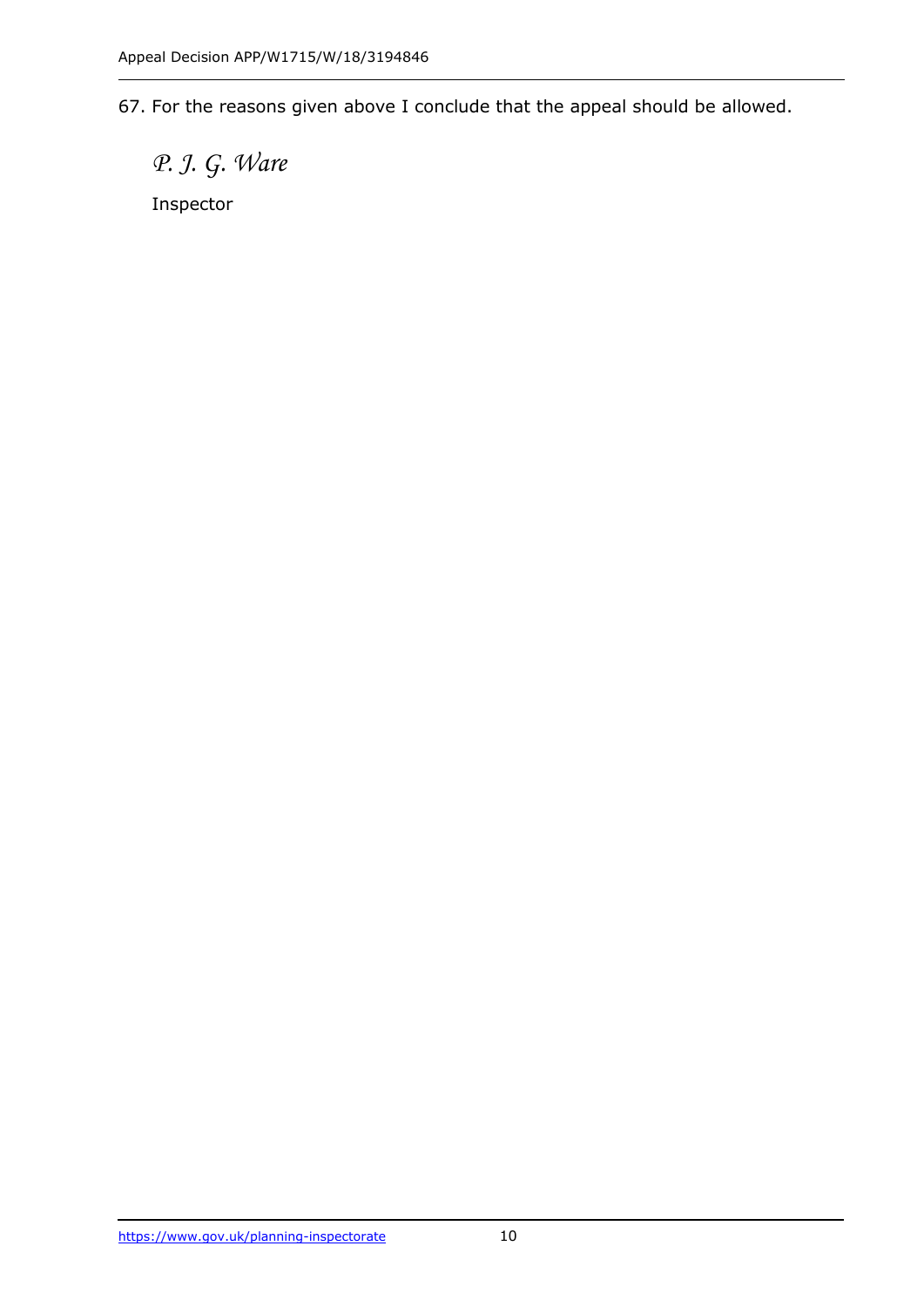# **Conditions**

# **RESERVED MATTERS**

- 1. The development hereby permitted shall begin either before the expiration of; a) two years from the date of this permission or
	- b) one year from the date of approval of the last of the reserved matters to be approved, whichever is the later
- 2. No development shall start until details of the appearance, landscaping, layout, and scale (hereinafter called "the reserved matters"), have been submitted to and approved in writing by the Local Planning Authority. Application for approval of the reserved matters shall be made to the Local Planning Authority not later than one year from the date of this permission. The development shall be carried out in accordance with the approved details.
- 3. The residential development hereby permitted shall comprise no more than 70 dwellings.
- 4. The development hereby permitted shall be carried out in accordance with the details shown on Site Location Plan CSA/3212/106; visibility plan drawing 17- 004-035 rev D "Required landscaping to provide visibility".
- 5. The development hereby permitted shall be carried out in general accordance with the details shown on drawing CSA/3212105 rev C "Development Concept Plan" and on drawing CSA/3212/108 "Illustrative Landscape Strategy" and no building shall be more than 2 storeys in height.
- 6. The development shall not be occupied until the works shown on drawing 17- 004-035 rev D "Required landscaping to provide visibility" have been completed to the satisfaction of the Highways Authority.

# **LANDSCAPING & TREES**

- 7. No development above slab level shall take place until a landscaping scheme has been submitted to and approved in writing by the Local Planning Authority. The scheme shall cover all hard and soft landscaping, including new and replacement trees, ground level changes, boundary treatments, means of enclosure and landscaping to the SUDS to increase the aesthetic and biodiversity value of the site; and proposed and existing functional services above and below ground; and shall provide details of timings for the provision of all landscaping and future management and maintenance. The hard and soft landscape works shall be carried out in accordance with the approved plans and to the appropriate British Standard.
- 8. The landscaping shall be carried out no later than the first planting season following the completion of the development. If, within a period of 5 years after the date of planting, any tree, shrub or hedgerow (or its replacement) is removed, destroyed, damaged or dies, it shall be replaced in the same location during the next planting season with another of the same species and size.
- 9. The development must accord with the Tree Information report (reference 9415-KC-XX-YTREE-TreeSurvey-and-Impact Assessment) produced by Ian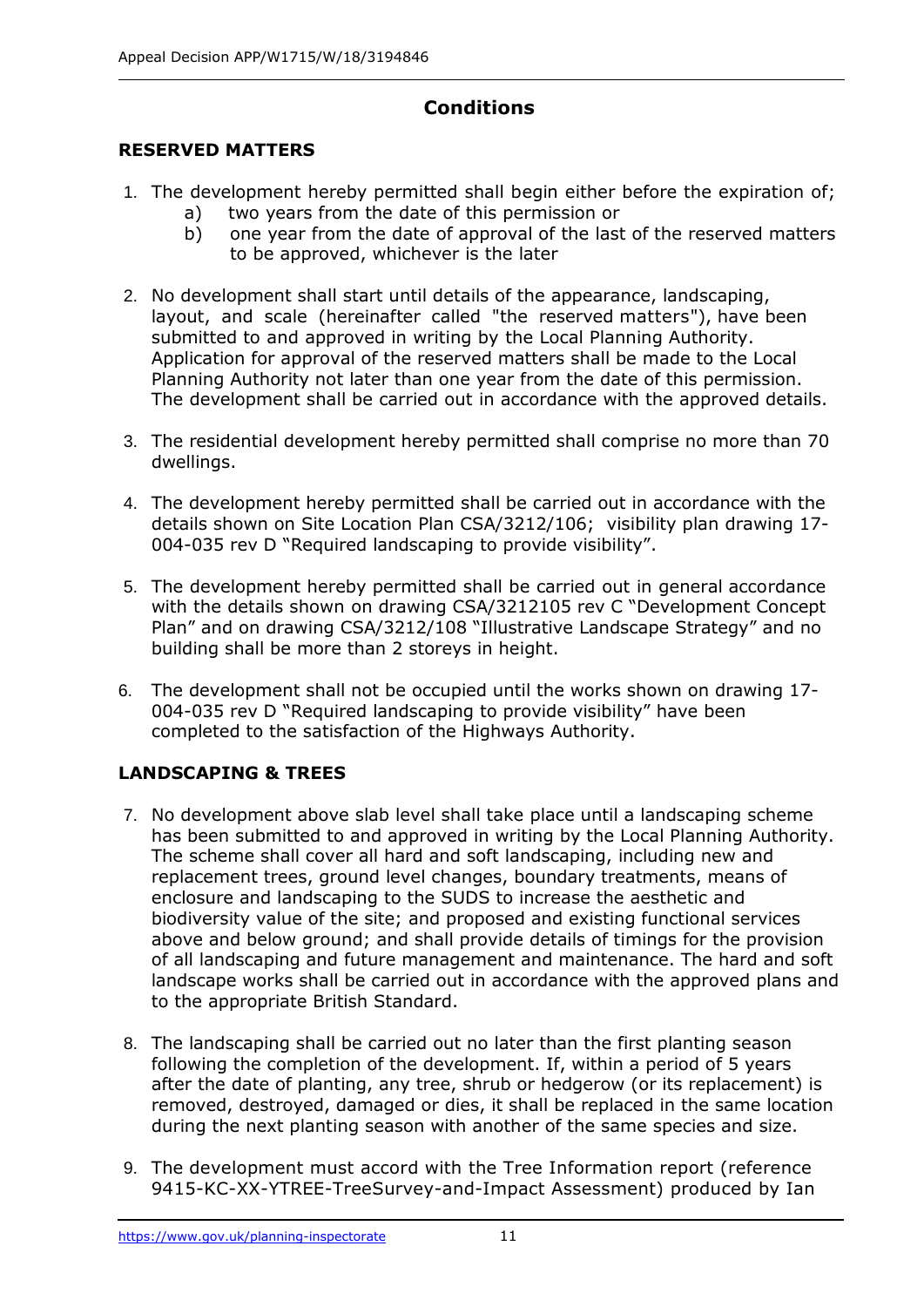Keen Ltd and drawing 9415-KC-XX-YTREE-TPP02Rev0 "Tree Protection Plan" produced by Ian Keen Ltd.

- 10. No development, or site preparation, shall commence until an Arboricultural Method Statement, prepared in accordance with BS5837:2012, is submitted to and approved in writing by the Local Planning Authority. This statement will include timings and the methodology for:
	- a) Installation of protective fencing and ground protection
	- b) Excavations and the requirement for specialised trenchless techniques where required for the installation of services.
	- c) Installation of new hard surfacing, including construction methods, materials, design constraints and implications for levels
	- d) Retaining structures to facilitate changes in ground levels
	- e) Preparatory work for new landscaping
	- f) Auditable system of arboricultural site monitoring including a schedule of specific site events requiring input or supervision

The approved Arboricultural Method Statement shall be adhered to in full in accordance with the approved plans.

- 11. No development, or site preparation prior to operations which have any effect on compacting, disturbing or altering the levels of the site, shall take place until a suitably qualified person appointed on behalf of the developer and approved by the Local Planning Authority has been appointed to supervise construction activity occurring on the site. The arboricultural supervisor appointed on behalf of the developer will be responsible for the implementation of protective measures, special surfacing and all works deemed necessary to ensure compliance with the approved arboricultural method statement and that all such measures to protect trees are inspected by the Local Planning Authority Arboricultural Officer prior to commencement of works and any vehicle movements on site related to the development. Where a no dig solution is specified to protect root protection areas the arboricultural supervisor shall ensure that this is installed prior to any vehicle movement, earth moving or construction activity occurring on the site and that all such measures to protect trees are inspected by the Local Planning Authority Arboricultural Officer prior to commencement of any vehicle movements/use of the proposed access road.
- 12. Following inspection and approval of the tree protection measures, no access by vehicles or placement of goods, chemicals, fuels, soil or other materials shall take place within fenced areas nor shall any ground levels be altered or excavations take place within those areas. The tree protection shall be retained in its approved form until the development is completed.

#### **CONSTRUCTION ENVIRONMENTAL MANAGEMENT PLAN**

- 13. No development shall take place, including any works of demolition, until a Construction Method Statement and Construction Environmental Management Plan (CEMP) has been submitted to, and approved in writing by the Local Planning Authority. The approved Statement and CEMP shall be adhered to throughout the construction period. The Statement/Plan shall provide for:
	- a) No construction, demolition, ground or earth works, deliveries to the site or any other construction-related activities during the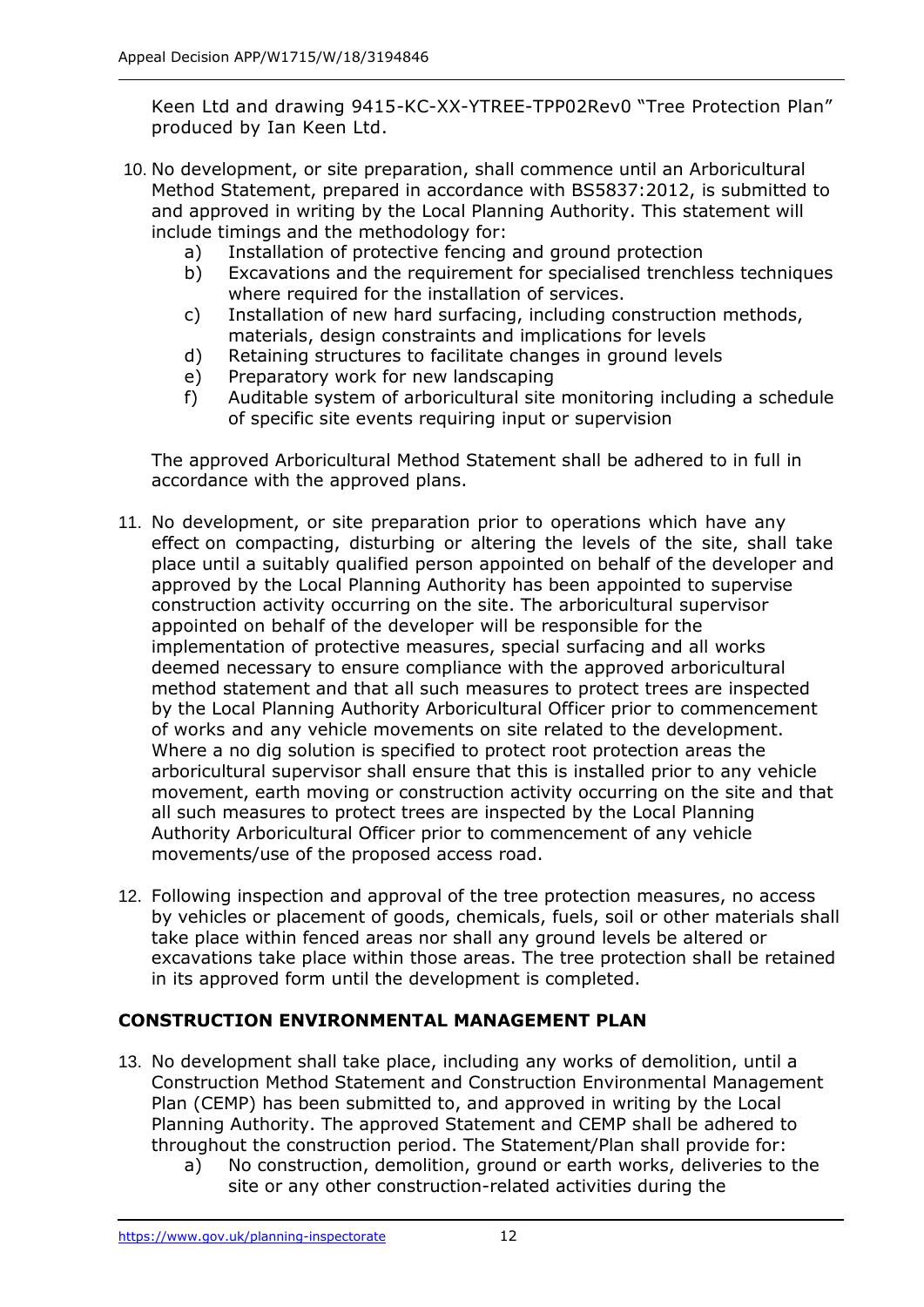construction period except between the hours of 0800 to 1800 Mondays to Fridays or 0900 to 1300 on Saturdays and not at all on Sundays or Bank Holidays

- b) Means of access for construction work
- c) A programme and phasing of construction work, including roads, footpaths, landscaping and open space
- d) Location of temporary site buildings, compounds, construction material and plant storage areas used during construction
- e) The arrangements for the routing/turning of lorries and details for construction traffic access, including signage to the site, and restriction on deliveries during school pick-up/drop-off times
- f) The parking of vehicles of site operatives and visitors
- g) Provision for storage, collection, and disposal of recycling/waste from the development during construction period
- h) Details of wheel washing and highway cleaning measures to prevent mud and dust on the highway during demolition and construction
- i) The erection and maintenance of security hoarding including decorative displays and facilities for public viewing, where appropriate
- j) Temporary lighting
- k) Measures to control the emission of dust and dirt during construction; (having regard to the details contained in the "Best Practice Guidance – The Control of Dust and Emissions from Construction and Demolition", 2006 (London Authorities) and "Guidance on the assessment of dust from demolition and construction" 2014 (Institute of Air Quality Management)
- l) No burning of waste material on site
- m) A scheme for controlling noise and vibration from construction activities (to include any piling)
- n) Safeguards for fuel and chemical storage and use, to ensure no pollution of the surface water leaving the site.
- o) Diagrammatic and written details of construction drainage containing three forms of temporary filtration

#### **MINERALS**

- 14. Prior to the commencement of development a mineral recovery plan for the management of sand and gravel resource recovered incidentally from excavation work throughout the construction phase of the development shall be submitted to and approved in writing by the Local Planning Authority. The mineral recovery plan shall include details of methods for ensuring that all viable minerals excavated during the construction phase are put to beneficial use on site as part of the development. A method to record the recovery of minerals shall also be included within the plan. Records of the amount of recovered material shall be made available to the Minerals Planning Authority. The development must accord with these approved details.
- 15. Any reserved matters applications shall be accompanied by a report detailing how the relationship between the proposed development and the nearby safeguarded site for mineral extraction – Hamble Airfield – has been considered; taking into account impacts on the proposed design and layout of the development and how any potential significant impacts to and from the safeguarded site are to be avoided or mitigated.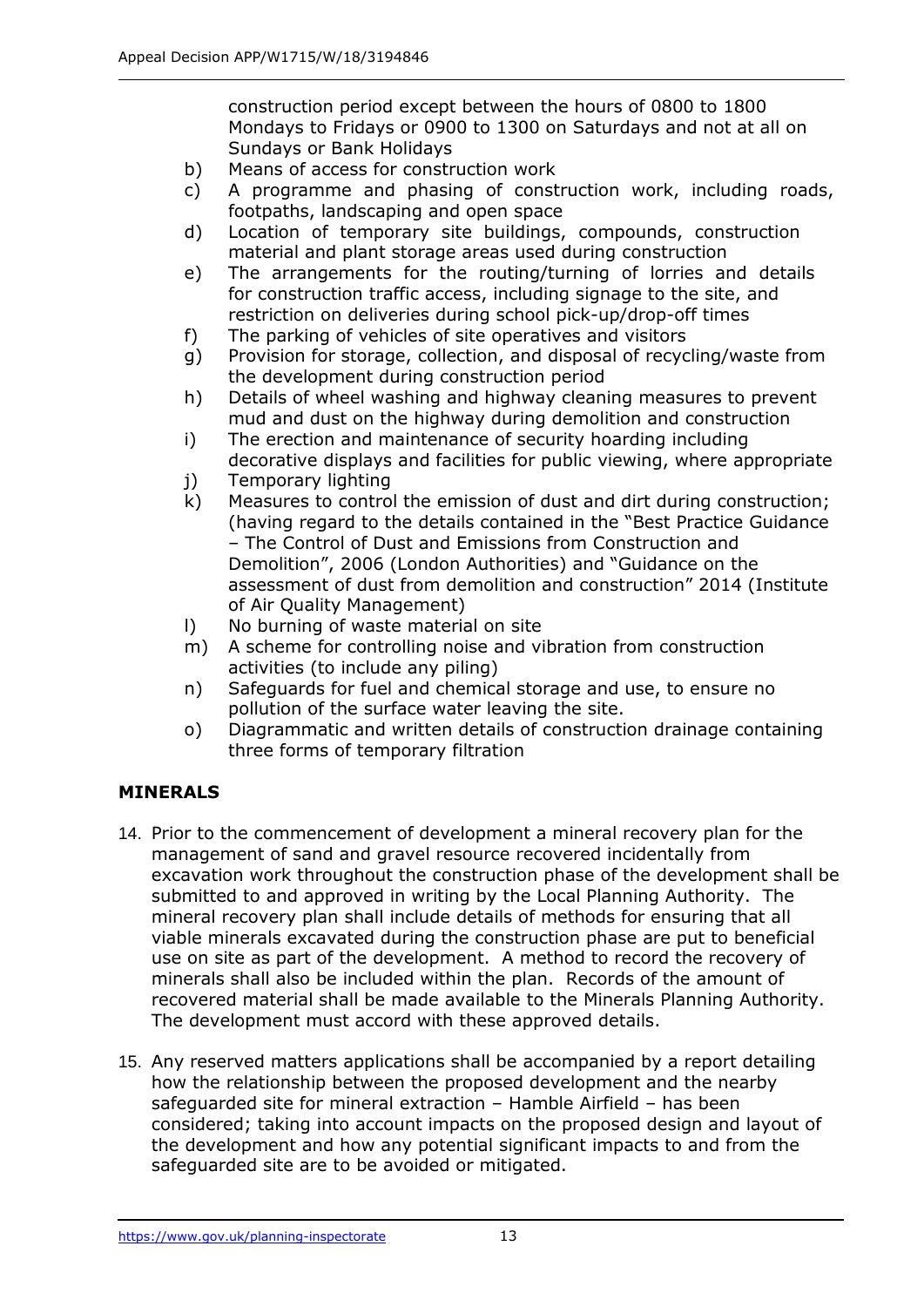# **DRAINAGE**

- 16. No development shall take place until a drainage strategy detailing the proposed means of foul water sewerage disposal and an implementation timetable has been submitted to and approved in writing by the Local Planning Authority. Development shall be carried out in accordance with the approved scheme and timetable.
- 17. No development shall take place until a surface water drainage scheme for the site, based on sustainable drainage principles and an assessment of the hydrological and hydro geological context of the development, has been submitted to and approved in writing by the Local Planning Authority. The drainage strategy should demonstrate that the surface water run-off generated up to and including the 1:100 year event critical storm (plus 30% climate change allowance) will not exceed the run-off from the undeveloped site following the corresponding rainfall event. The scheme shall subsequently be implemented before the development is completed, and thereafter managed and maintained in accordance with the approved details. Those details shall include:
	- a) A technical note detailing any changes to the submitted Flood Risk Assessment, drainage design and the parameters used to demonstrate the design. The note shall be in accordance with the Indicative Surface Water Drainage Strategy plan ref: 17-004-017 submitted within the Flood Risk Assessment & Preliminary Surface Water Drainage Strategy dated April 2017 rev A, Appendix E
	- b) Detailed drainage drawings and calculations for a naturalised sustainable drainage system with 3 stages of natural filtration, and any swales, attenuation basins or watercourses to be designed to have sides no steeper than 1:4 gradient
	- c) Infiltration testing to BRE365
	- d) Plans and calculations showing exceedance routing in the event of blockages or storms exceeding design criteria
	- e) Information on water quality following the methodology in the Ciria SuDS Manual C753
	- f) Information about the design storm period and intensity, the method employed to deal with and control the surface water discharged from the site and the measures taken to prevent pollution of the receiving groundwater and/or surface waters;
	- g) Control measures to ensure no pollutants leave the site
	- h) A timetable for its implementation and
	- i) A management and maintenance plan for all elements of the drainage system for the lifetime of the development which shall include the arrangements for adoption by any public body or statutory undertaker, or any other arrangements to secure the operation of the sustainable drainage scheme throughout its life to maintain greenfield rates water flows and operational water quality. This must also include information on how the drainage features will be protected during construction

#### **CONTAMINATION**

18. No work shall commence on site until the following has been submitted to and approved in writing by the Local Planning Authority: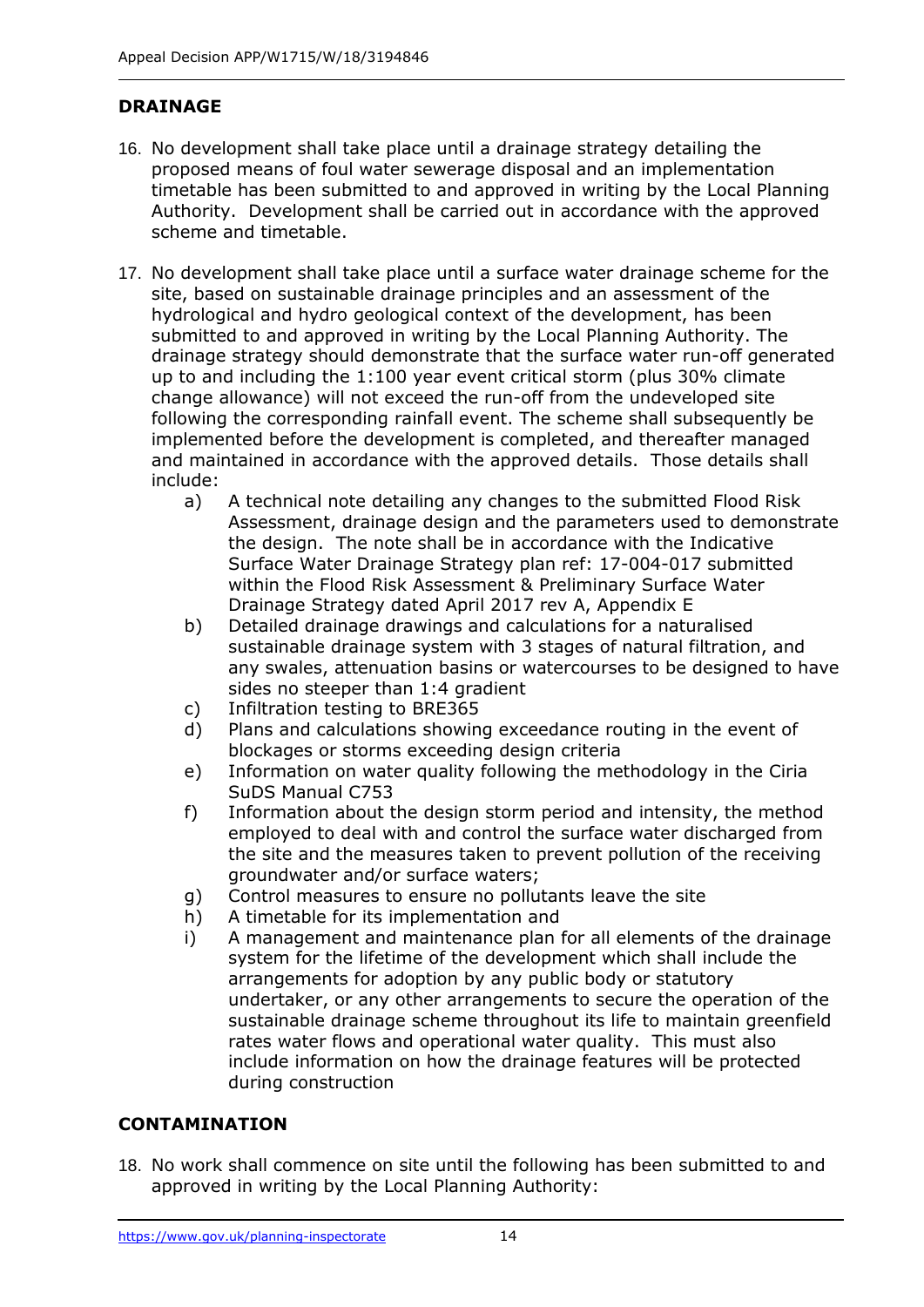- a) An updated risk assessment and supporting details to cover final site layout, changes to site levels and housing construction details
- b) A detailed discovery strategy for identifying and dealing with unexpected contamination encountered on site
- c) Specifications for imported soils, and reporting procedures to confirm materials imported are as agreed

# **BIODIVERSITY**

- 19. The first reserved matters application shall include details of a site wide green infrastructure strategy detailing the extent and nature of the natural habitat, open space and corridors within the network. The network should incorporate all open space within the development and extend into the urban area via wildlife corridors and other enhancements. The strategy should be overarching, referencing all the species specific strategies and providing details relating to overall habitat connectivity within the network and any requirements above that provided for mitigation. The final green infrastructure should be multifunctional and provide gains for wildlife and the human population in line with national policy.
- 20. No tree/shrub clearance works shall be carried out on the site between 1st March and 31st August inclusive, unless the site is surveyed beforehand for breeding birds and a scheme to protect breeding birds is submitted to and approved in writing by the Local Planning Authority. If such a scheme is submitted and approved the development shall thereafter only be carried out in accordance with the approved scheme.

# **ARCHAEOLOGY**

21. No development shall take place until the developer has secured the implementation of a programme of archaeological work in accordance with a written scheme of investigation and recording which has first been submitted to and approved in writing by the Local Planning Authority.

# **ENVIRONMENTAL SUSTAINABILITY**

- 22. Prior to the occupation of any dwelling as built stage SAP data and as built stage water calculator for that dwelling confirming energy efficiency and the predicted internal mains water consumption to achieve the following shall be submitted to and approved in writing by the Local Planning Authority:
	- a) In respect of energy efficiency, a standard of a 19% improvement of dwelling emission rate over the target emission rate as set in the 2013 Building Regulations
	- b) In respect of water consumption, a maximum predicted internal mains water consumption of 105 litres/person/day

The development shall not be carried out otherwise than in accordance with the approved details.

# **DESIGN AND APPEARANCE**

23. No development above slab level shall take place until details and samples of the materials to be used in the construction of the external surfaces of the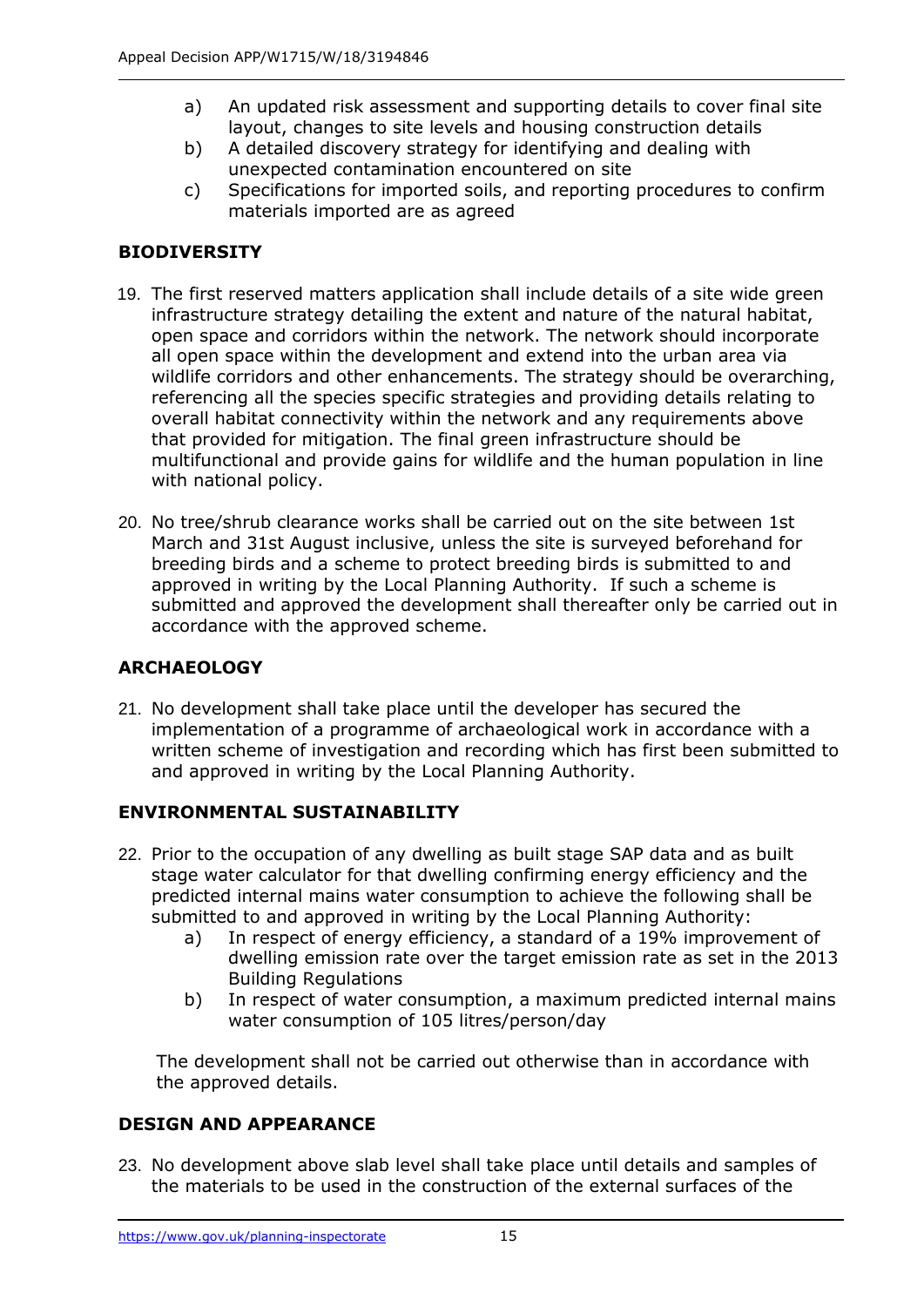development hereby permitted have been submitted to and approved in writing by the Local Planning Authority. The development shall be carried out in accordance with the approved details.

- 24. No development shall take place until the following details have been submitted to and approved in writing by the Local Planning Authority:
	- a) Plans including cross sections to show proposed ground levels and their relationship to existing levels both within the site and on immediately adjoining land
	- b) The width, alignment, gradient, sight lines and type of construction proposed for any roads, footpaths and accesses
	- c) The provision to be made for street lighting and any external lighting. Lighting shall be designed and located to minimise light spillage and avoid impacting on flight corridors used by bats
	- d) Details for the on-going management and maintenance of any roads, footpaths and accesses including any future plans for adoption
	- e) Any pumping stations and associated no build zone details
	- f) Crime prevention measures

Development shall be carried out in accordance with the approved details and the approved provision shall be retained and kept available.

#### **LIFETIME HOMES**

25. All affordable units to be erected on site shall be constructed to Lifetime Homes Standard.

#### **TRAVEL PLAN**

26. Prior to the occupation of the first dwelling within the development hereby permitted, a detailed Travel Plan shall be submitted to the Local Planning Authority and approved in writing. The Travel plan shall be designed to reduce dependency on the private car, including measureable and unambiguous objectives and modal split targets, together with a time-bound programme of implementations, monitoring and regular review and improvement; and be based on the particulars contained within the Charles & Associates Consulting Engineers Ltd's draft framework Travel Plan (17-004-015 Rev A) produced in support of the application for the development hereby permitted. The development shall be occupied in accordance with the approved details.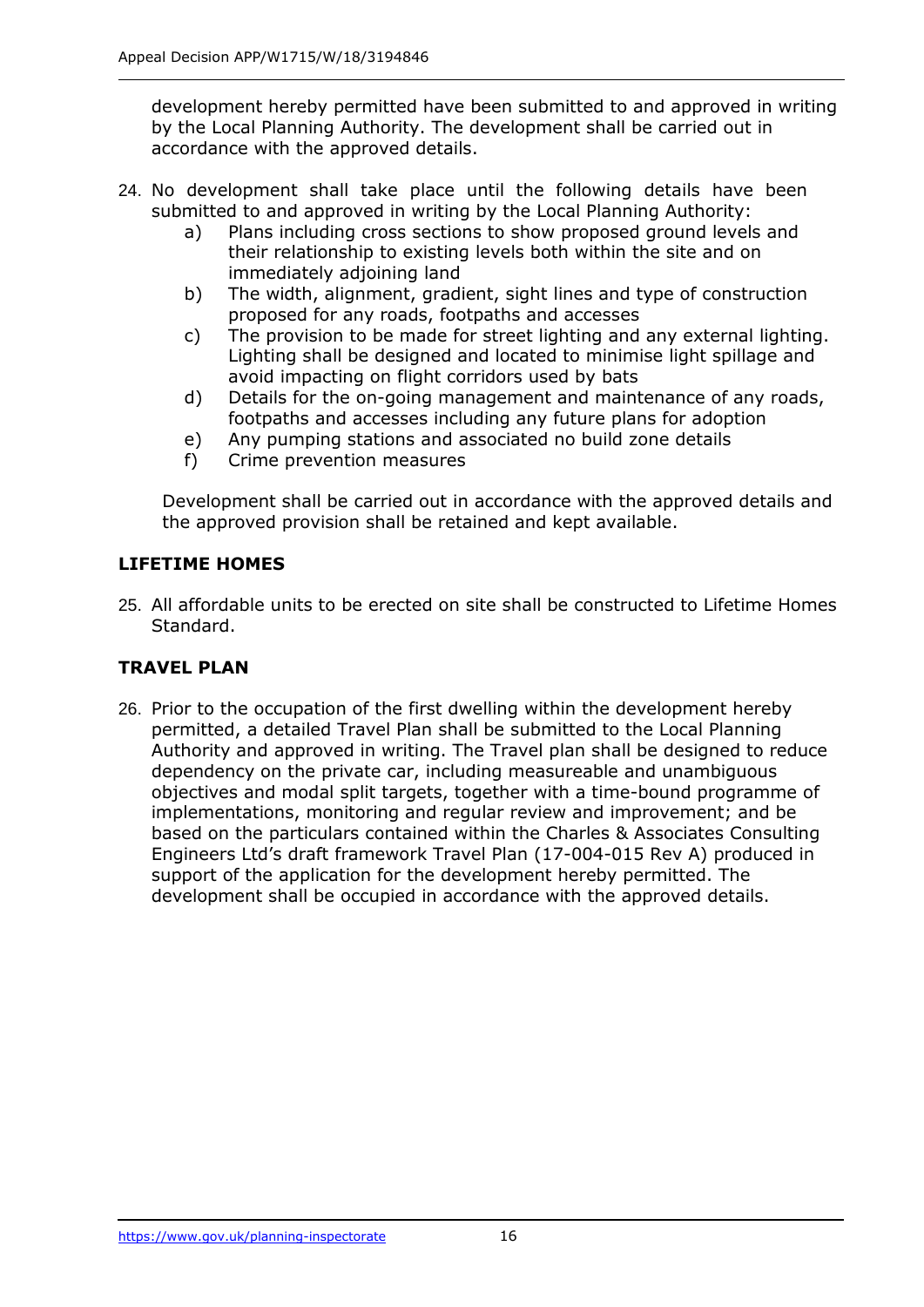# **APPEARANCES**

#### FOR THE LOCAL PLANNING AUTHORITY:

| Mr P Stinchcombe QC |                                                                   | Instructed by the Legal Services Manager                                                                                           |
|---------------------|-------------------------------------------------------------------|------------------------------------------------------------------------------------------------------------------------------------|
|                     | He called                                                         |                                                                                                                                    |
|                     | <b>Councillor K House</b>                                         | Leader of the Council, lead Member for planning<br>policy, County Councillor for the appeal site,<br>Board Member of Homes England |
|                     | Mr P Armstrong<br><b>MLI MUD Chartered</b><br>Landscape Architect | Senior Associate, Hyland Edgar Driver Landscape<br>Architects                                                                      |
|                     | Mr M Grantham<br>BA MS (Transport Planning &<br>Engineering)      | Principal Transport Development Planning<br>Officer, Hampshire County Council                                                      |
|                     | Mrs L Harrison<br>BA(Hons) DipTP MRTPI                            | Development Management Senior Specialist                                                                                           |
|                     | S106 and conditions only<br>Ms K Budden                           | <b>Planning Officer</b>                                                                                                            |

┑

| FOR THE APPELLANT: |                                                         |                                                                        |  |  |
|--------------------|---------------------------------------------------------|------------------------------------------------------------------------|--|--|
| Mr C Boyle QC      |                                                         | Instructed by Woolfe Bond Planning                                     |  |  |
|                    | He called                                               |                                                                        |  |  |
|                    | Ms S Gruner<br>B(Hons) (Landscape<br>Architecture) CMLI | <b>CSA Environmental</b>                                               |  |  |
|                    | Mr G Charles<br>BEng CEng MICE                          | Managing Director, Charles & Associates<br><b>Consulting Engineers</b> |  |  |
|                    | Mr S Brown<br>BSc(Hons) DipTP MRTPI                     | Principal, Woolf Bond Planning LLP                                     |  |  |
|                    | S106 and conditions only<br>Mr B Ralph                  | Partner, Moore Blatch                                                  |  |  |
|                    | Not called at the Inquiry<br>Mr P McColgan              | Associate Director, G L Hearn                                          |  |  |

# INTERESTED PERSONS:

| Mr S Gardiner | Local resident                              |
|---------------|---------------------------------------------|
| Mr P Riley    | Local resident                              |
| Ms J Austin   | Local resident                              |
| Mr A Hamlett  | Local resident                              |
| Ms A Jobling  | Local resident, Clerk to the Parish Council |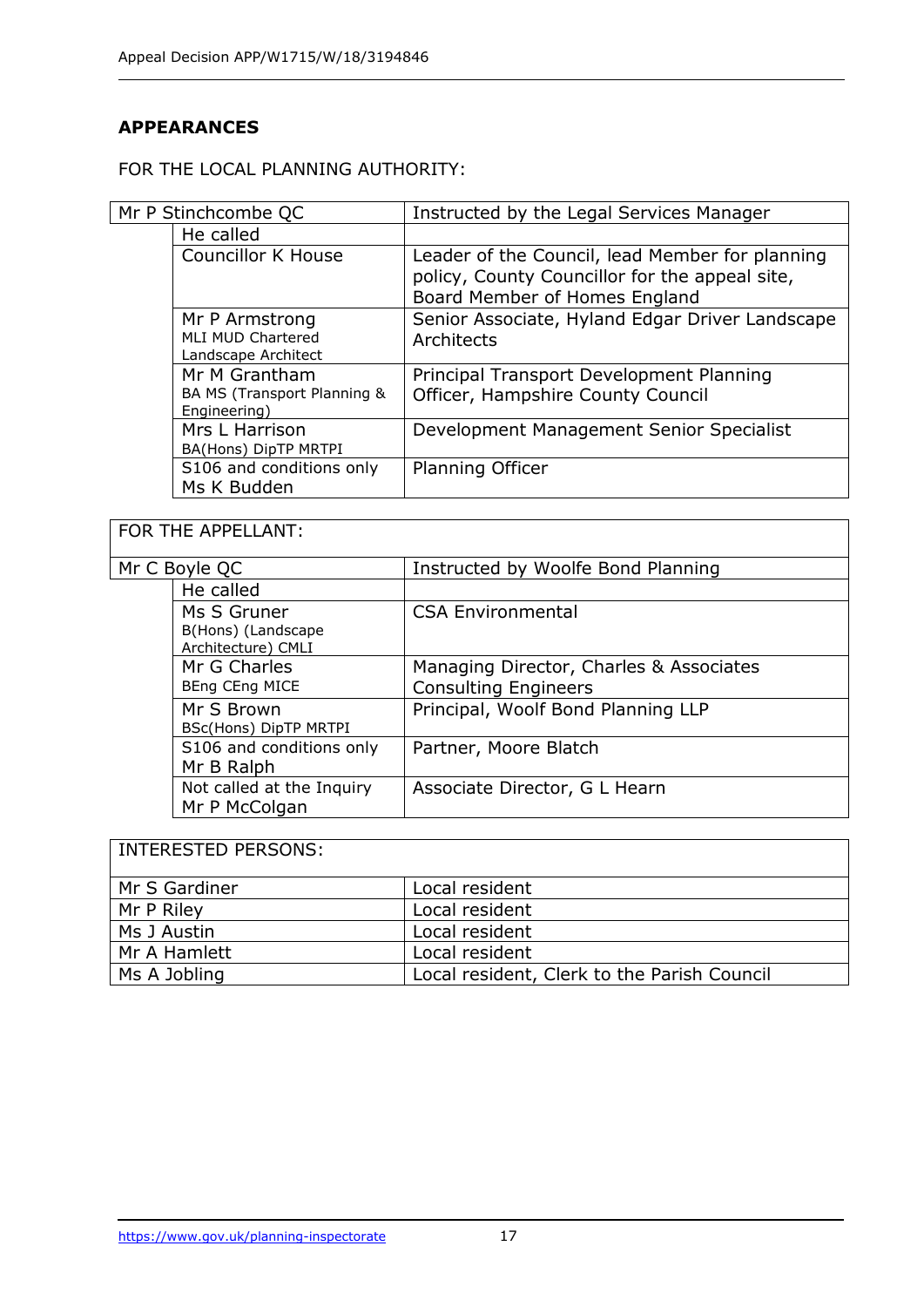#### INQUIRY DOCUMENTS

| $\mathbf{1}$   | List of persons present at the Inquiry                          |
|----------------|-----------------------------------------------------------------|
| $\overline{2}$ | Email (15 October 2018) from Mr Brown on 5 year housing land    |
|                | supply                                                          |
| 3              | Pedestrian and cycle counts (Mr Charles)                        |
| $\overline{4}$ | Revised walking/cycling isochrones (Mr Charles)                 |
| 5              | Appeal decision (3097721) at Stanbury House, Spencers Wood      |
| 6              | Mr Riley's statement                                            |
| $\overline{7}$ | Hampshire County Council letter (undated) - education           |
| 8              | Eastleigh Borough Local Plan policy HA3                         |
| 9              | Email (22 October) from Mr Charles re.walking distances         |
| 10             | Schedule of sites granted planning permission after May 2017    |
| 11             | Planning Obligation (23 October 2018)                           |
| 12             | CIL Compliance Schedule and related documents                   |
| 13             | Natural England response (22 October) to draft HRA              |
| 14             | Revised Habitats Regulations Assessment technical note (October |
|                | 2018)                                                           |
| 15             | Council's closing submissions                                   |
| 16             | Appellant's closing submissions                                 |

#### CORE DOCUMENTS

| CD1.1             | Extracts of Adopted Eastleigh Borough Local Plan Review (2001-<br>2011) (May 2006) and Proposals Map                                                  |
|-------------------|-------------------------------------------------------------------------------------------------------------------------------------------------------|
| CD1.2             | under Paragraph 1(3) Schedule 8 Planning<br>Direction<br>and<br>Compulsory Purchase Act 2004. Saved Policies Direction May 2009                       |
| CD1.3             | Extracts of Submitted Eastleigh Borough Local Plan 2011-2029 and<br>Proposals Map                                                                     |
| CD1.4             | Report on Examination into Eastleigh Borough Council's Eastleigh<br>Borough Local Plan 2011-2029                                                      |
| CD1.5             | Extracts of Emerging Local Eastleigh Borough Local Plan 2016-2036<br>and Proposals Map                                                                |
| CD1.6             | EBC Planning Obligations SPD (July 2008)                                                                                                              |
| CD1.7             | EBC Planning Obligations SPD Background Paper (July 2008)                                                                                             |
| CD1.8             | EBC Public Art Strategy 2015-2019 (February 2016)                                                                                                     |
| CD1.9             | EBC Landscape Character Assessment: Area 13 - Hound Plain                                                                                             |
| CD1.10            | Extracts of Hampshire Minerals & Waste Plan 2013                                                                                                      |
| CD1.11            | HCC 'Integrated Character Assessment: Area 3D - Hamble Valley                                                                                         |
| CD1.12            | HCC Integrated Character Assessment: Area 9D - Netley, Bursledon<br>& Hamble Coastal Plain                                                            |
| CD1.13            | Extract of Hampshire Rights of Way online maps                                                                                                        |
| CD1.14            | Solent Recreation Mitigation Strategy                                                                                                                 |
|                   |                                                                                                                                                       |
| National guidance |                                                                                                                                                       |
| CD2.1             | Landscape Institute and The Institute of Environmental Assessment<br>'Guidelines for Landscape and Visual Impact Assessment' third<br>edition (GLVIA) |
| CD2.2             | National Character Area Profile NCA 126, South Coast Plain                                                                                            |
| CD2.3             | Draft Planning Practice Guidance (March 2018)                                                                                                         |
| CD2.4             | Housing Delivery Test - Draft Measurement Rule Book (March 2018)                                                                                      |
| CD2.5             | Planning Practice Guidance, as published, on annual local housing<br>need figures                                                                     |